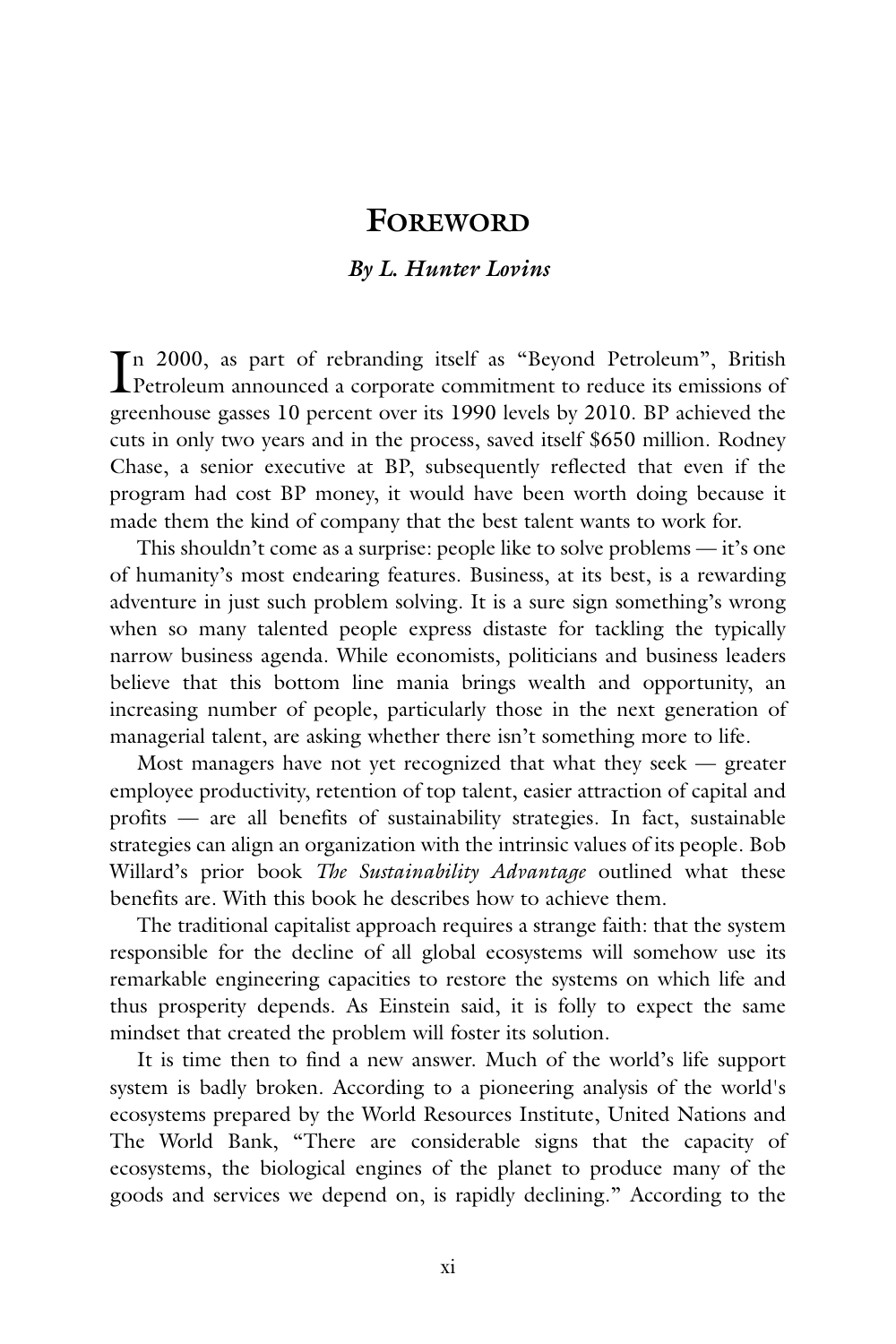report, half the world's wetlands have been lost in the last century, half of the world's forests have been chopped down, 70 percent of the world's major marine fisheries have been depleted, and all of the world's coral reefs are at risk."

This is the context within which business is conducted today. The good news is that much of what is needed to solve the world's challenges represents an enormous business opportunity. Witness the four engineers at DuPont who recently figured out how to spend less than \$100,000 to save more than \$5 million per year in energy costs. Leading semiconductor maker STMicroelectronics is finding that its commitment to become carbon neutral by 2010 is not only driving its innovation as a company but will save it almost a billion dollars.

Traditional executives, especially in America, would be wise to pay attention. Even if they do not see much interest in sustainability among their peers, their competitors are well along with this strategy. The "European dream" of sustainability is now eclipsing the "Wall Street dream" of instant wealth around the world. Reluctant globalists throughout most of the last century, Americans have believed in an immature capitalism that has ignored the environmental and social realities of a fragile world where humans are altering all ecosystems without the knowledge to competently manage them.

But things are changing fast. The 150 largest companies in the world nearly all have a "sustainability officer" at the VP level or higher. In just the past two years, new MBA programs like Presidio World College that embed sustainability in business training rather than derisively as a single elective have been created — and are flourishing in the United States, Europe and Canada.

In 2003, ten leading banks (now 28, collectively representing over 90 percent of all developing country private finance) initiated the Equator Principles to infuse sustainability principles into such lending. Citibank now states that it sees sustainability as a distinct competitive advantage in the lending marketplace.

In December 2003, The Chicago Climate Exchange (CCX) began trading carbon in North America. When environmentalists bemoaned the failure of the U.S. Senate to ratify the Kyoto Protocol, Exchange founder Richard Sandor responded, "Governments don't make markets, traders do. I'm a trader, let's make a market." Seventy-five companies, state governments and other institutions are now using CCX, and its sister company the European Climate Exchange, to trade "carbon financial instruments" that further support the profitability of opportunities to reduce climate impacts.